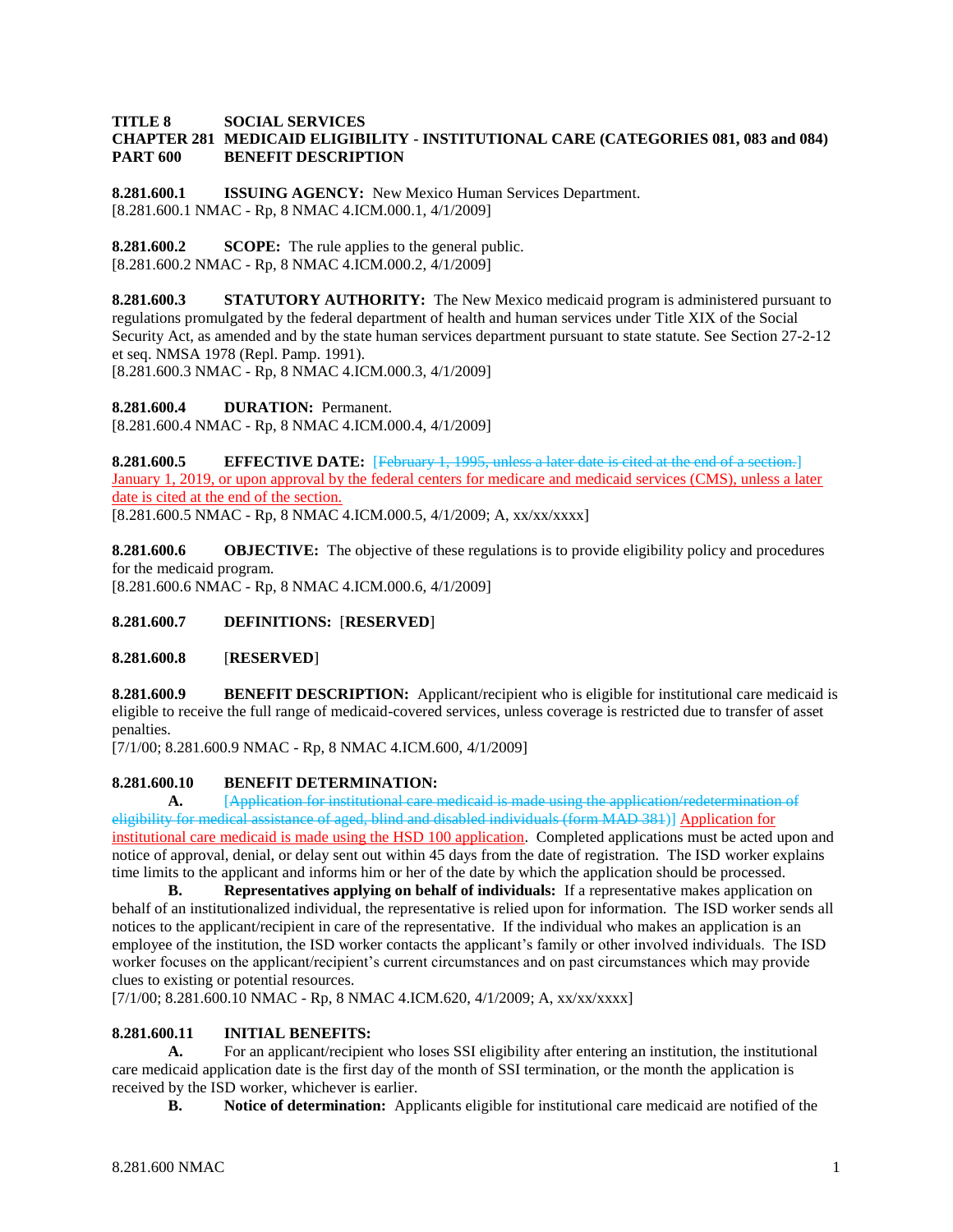approval and advised of the amount, if any, of the medical care credit. Applicants who are ineligible are notified of the denial and provided with an explanation of appeal rights. [8.281.600.11 NMAC - Rp, 8 NMAC 4.ICM.623, 4/1/2009]

**8.281.600.12 ONGOING BENEFITS:** A complete redetermination of eligibility must be performed by the ISD worker for each open case at least annually. [The redetermination includes contact with the recipient, representative or if applicable, the institution's contact person.]

**A. Regular reviews:** For each regular yearly review, the ISD worker must determine:

**(1)** whether medical care credit payments are up to date; an overdue balance may indicate a change in circumstances that is unreported, particularly where rental property is involved; and

**(2)** whether the deposit to the recipient's personal fund is consistently no more than the applicable personal needs allowance amount per month; a larger deposit may indicate an increase in income that is unreported or a previously unidentified source of income.

**B.** [**Additional reviews:** Additional reviews are scheduled by the ISD worker depending upon the nature of the recipient's income, resources or medical condition. The following situations may require more frequent review:

**(1)** social security cost-of-living increases;

**(2)** VA cost-of-living increases;

**(3)** rental income which is sporadic and requires review every three months; or

level of care changes and determinations; the end date on the abstract must be posted for follow up; the utilization review contractor confirmation form, notice of level of care certification period, is valid for 60 days for high level nursing facility (NF) or low level NF starting from the date on the form.] Level of care reviews are required to be completed at least annually. Level of care determinations are made by the utilization review contractor or a member's selected or assigned managed care organization.

[8.281.600.12 NMAC - Rp, 8 NMAC 4.ICM.624, 4/1/2009; A, xx/xx/xxxx]

**8.281.600.13 RETROACTIVE BENEFIT COVERAGE:** Up to three months of retroactive medicaid coverage can be furnished to applicants who have received medicaid-covered services during the retroactive period and would have met applicable eligibility criteria had they applied during the three months prior to the month of application [42 CFR Section 435.914]. Retroactive medicaid coverage is provided in accordance with 8.200.400.14 NMAC.

[**A. Application for retroactive benefit coverage:** Application for retroactive medicaid can be made checking "yes" in the "application for retroactive medical payments" box on the application/redetermination of eligibility for medical assistance of aged, blind and disabled individuals (form MAD 381) or by checking "yes" to the question on "does anyone in your household have unpaid medical expenses in the last three months?" on the application for assistance (form ISD 100). Applications for retroactive medicaid benefits must be made within 180 days from the date of application for assistance. Medicaid-covered services which were furnished more than two years prior to application are not covered.

**B. Approval requirements:** To establish retroactive eligibility, the ISD worker must verify that all conditions of eligibility were met for each of the three retroactive months and that the applicant received medicaidcovered services. Each month must be approved or denied on its own merits. Retroactive eligibility can be approved on either the eligibility system or on the retroactive medicaid eligibility authorization (form ISD 333). Notice:

**(1) Notice to applicant:** The applicant must be informed if any of the retroactive months are denied.

**(2) Recipient responsibility to notify provider:** After the retroactive eligibility has been established, the ISD worker must notify the recipient that he/she is responsible for informing all providers with outstanding bills of the retroactive eligibility determination. If the recipient does not inform all providers and furnish verification of eligibility which can be used for billing and the provider consequently does not submit the billing within 120 days from the date of approval of retroactive coverage, the recipient is responsible for payment of the bill.]

[8.281.600.13 NMAC - Rp, 8 NMAC 4.ICM.625, 4/1/2009; A, xx/xx/xxxx]

# **8.281.600.14 CHANGES IN ELIGIBILITY:**

- **A.** The following procedures apply when an institutional care medicaid recipient leaves an institution:
	- **(1)** the recipient is notified in writing that his/her eligibility for institutional care medicaid